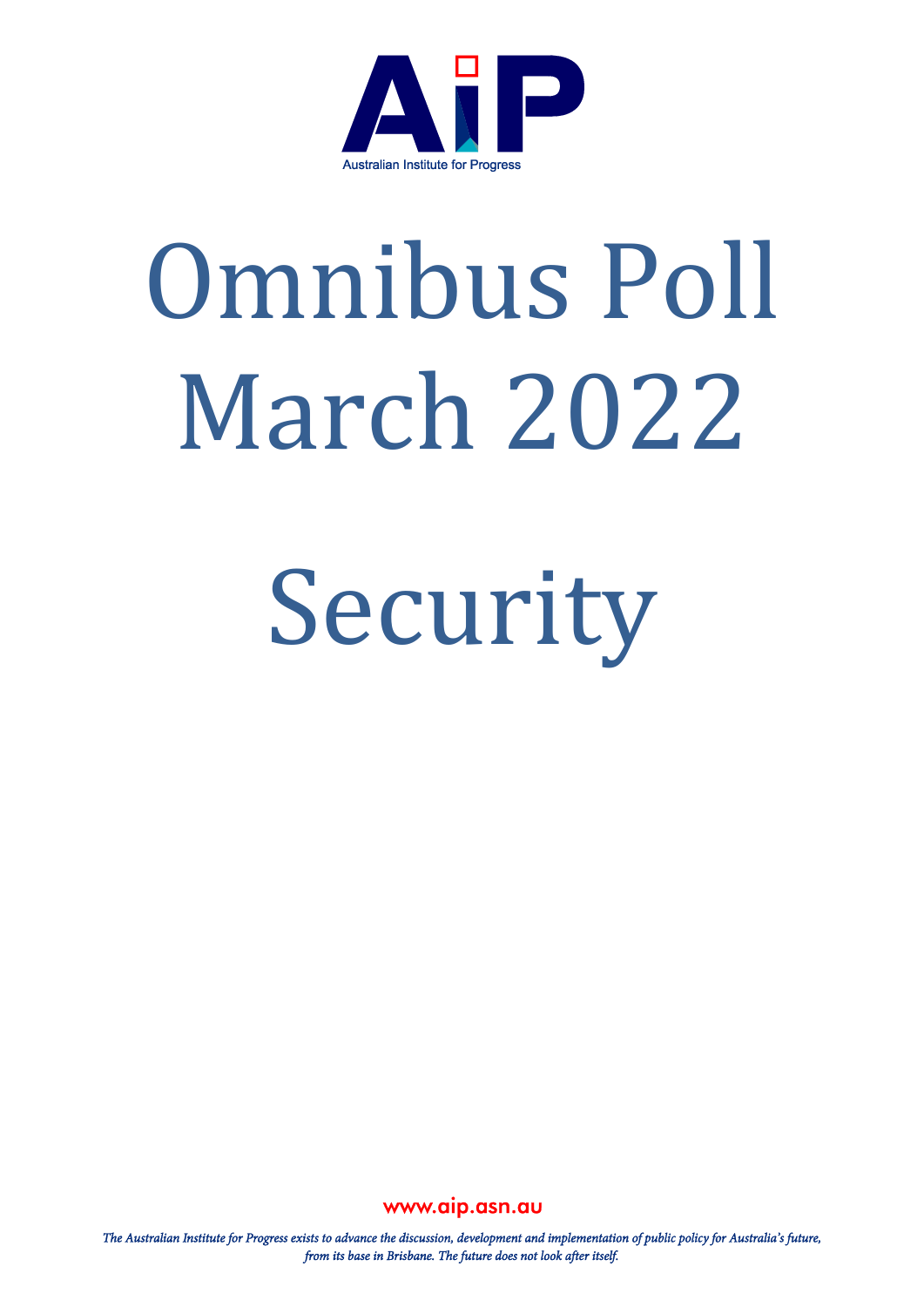# Methodology

The following tables and graphs are based on a sample which has been selected for voting intention based on the results of the last Newspoll.

Results should be taken as indicative in that the sample is not properly randomised, but it is unlikely that group is completely unrepresentative.

In these tables we have amalgamated the Christian Democrats, Democratic Labor Party, Informed Medical Options Party, Katter Australian Party, Liberal Democrats, One Nation, and the United Australia Party as one and labelled them "Nationalist". This is so that we have a statistically significant sample for this group, and because these parties in our sample attract similar voters, with significantly more having voted Liberal or Liberal National previously than have voted Labor. We have amalgamated the Australian Democrats, Animal Justice Party, Centre Alliance, Sustainable Australia Party and the Western Australian Party as "Others" for similar reasons.

The poll was conducted from March 28, 2022 through to April 3, 2022 using our online panel of over 6,000 Australian voters.

Quantitative analysis was undertaken using Microsoft Excel. Qualitative analysis was undertaken using Leximancer.

For further information contact Graham Young 0411 104 801.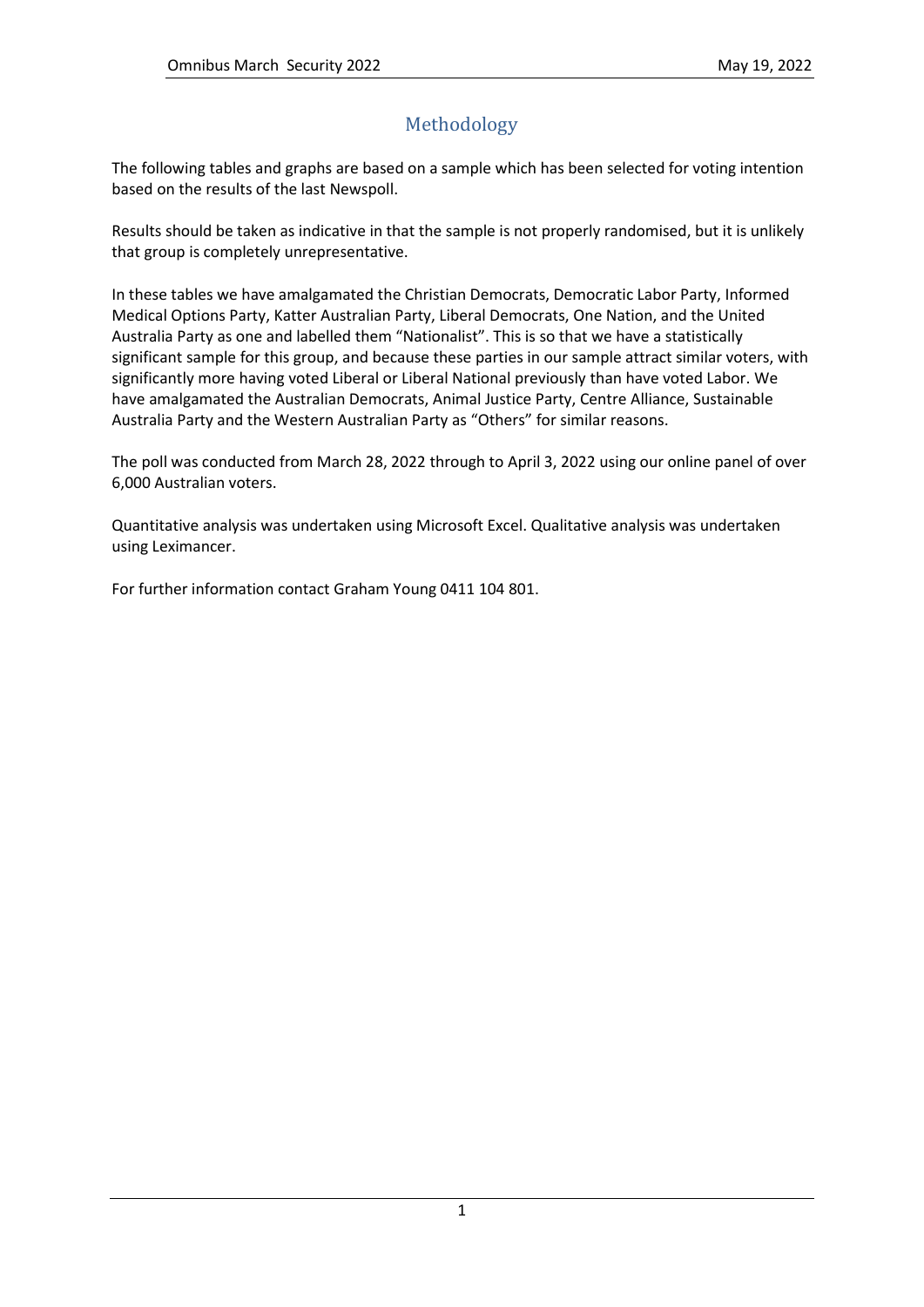# Executive Summary

Defence has been a theme in this election that has been sporadically enunciated. The Chinese base in the Solomon Islands has been destabilising of the government's campaign, which is worse for them than Labor because my analysis of swinging voters (those who have changed their vote since last election, or from their traditional voting patterns) says it is very important for those now voting Liberal or Nationalist (80% and 75%) but much less so for those voting ALP (35%). As the Coalition are going to rely on preferences from Nationalists, they need to be as credible as possible on this issue.

The Ukrainian War has certainly united Australians on some issues, such as sanctions and sending military aid, although surprisingly the Nationalists are not so keen, perhaps indicating a brand of conservative isolationism here (similar to the US). It has also heightened concerns about our security, which is most pronounced amongst Liberal voters and Nationalists.

The country is pretty united about sanctions on Russia over Ukraine, and also sending military aid. The only group that isn't overly keen is the Nationalists – those minor party voters that Morrison relies on for the preferences to keep him in the game. While overall the country agrees with the sanctions 89% to 6% the Nationalists are split 52% to 31%. Sending weapons was a little less popular overall (75% to 12%), but on this the Nationalists were close to evenly split (43% to 38%) This indicates that there is a version of right-wing isolationism operating in Australian politics, although at a very low level.

The major implication for the election is that the Ukrainian invasion raises the issue of security in the Indo-Pacific. 64% had become more concerned about our security position as a result of the war, with this most pronounced amongst Liberals (83%) and Nationalists (79%). 50% of Labor voters were more concerned as were 41% of Greens. A strong underlying theme, not always expressed explicitly, but often implicitly, was that China might invade Australia. There was also strong support for increasing defence spending, with even Greens voters overwhelmingly wanting defence expenditure maintained.

But this is where it gets messy. Even though voters tending towards the Coalition are keen on defence issues, the Coalition has a bare advantage over the Opposition on the question of who is best for defence. 41% favour the Coalition, but 36% favour Labor. Liberals are most concerned (85%) and Nationalists the next concerned (36%). For Labor voters it is more or less a shrug of the shoulders (27% important versus 23% unimportant), and Greens are desperately uninterested (11% important, 48% unimportant).

There is a variety of reasons why the two parties are judged to be so even by most voters. One is long term strategic, and a view of how you stop wars. The left is more likely to think that you do this via diplomacy, and that their side is better at this. They also think Labor is less likely to get us into a war, and more likely to successfully manage us out. They cite Iraq and Afghanistan as wars the Liberals got us out of???????, as well as Vietnam, and they invoke war time Labor prime ministers as evidence of handling wars they inherited. The right are more likely to think the best defence is through being prepared for war, but here the Liberals run into the problem of the mismanagement of defence procurement over the years – submarine contracts being cancelled and new subs not being available for 30 years – as well as the leasing of the Port of Darwin to Chinese interests. Where they win against Labor is they are seen as more likely to stand up to China (which Labor voters portray as belligerence).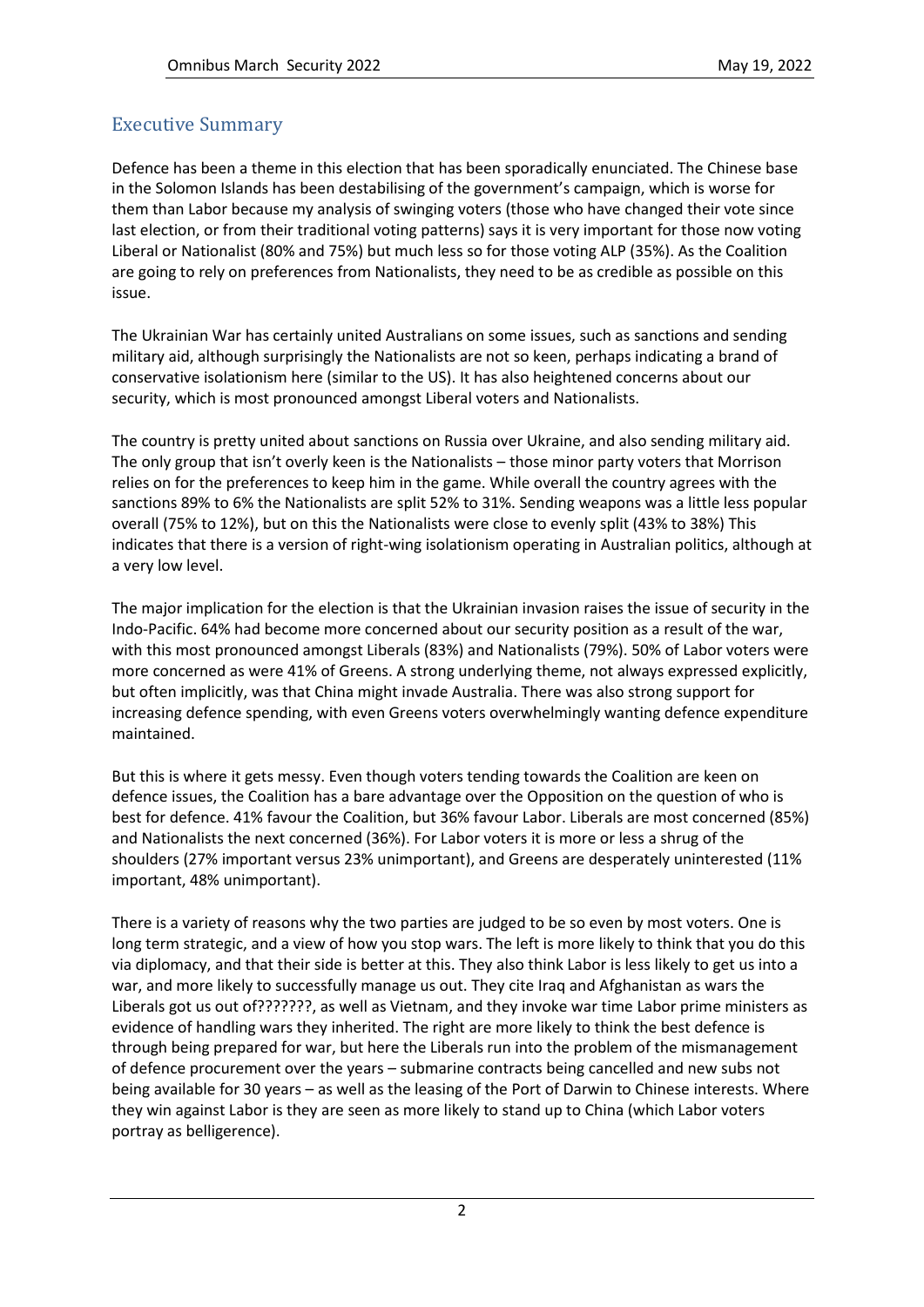Bottomline is that defence is an important issue for Morrison to maximise the flow of preferences, but he does not have a strong hand to play. One bright light for him is Peter Dutton is seen as breaking the mould of previous ministers, although Dutton is also a polarising figure.

Some more specific points based on the quantitative and qualitative analysis below:

- Support for sanctions on Russia is overwhelming 89% agree to 6% disagree with 71% strongly agreeing. The only significant departure from this is in the Nationalist grouping which is 52% agree to 31% disagree, reflecting a degree of isolationism
- Support for supplying military aid to Ukraine was less strong with 75% agree and 12% disagreeing. Those strongly supporting had dropped from 71% to 50%. The Nationalists were much more evenly split with only 43% supporting and 38% opposing, and here the opposing figures were the most interesting with 31% strongly opposing.
- Ukraine was seen as having security implications for the Indo-Pacific with 64% more concerned than before versus only 1% who were less concerned. Because of the nature of this question the 32% neither concerned nor unconcerned is an important figure because it is unlikely anyone would think our position had improved as a result of this war. On this question it was Liberals and Nationalists most likely to be more concerned (83% and 79% respectively). Labor and Greens voters were fairly nonchalant with 50% and 41% respectively concerned, but 46% and 52% respectively neither concerned nor unconcerned, so alert, but not alarmed.
- There is good support for maintaining or increasing defence spending. A small majority of 52% thought defence spending should be increased, with 31% thinking it should be maintained and only 10% thinking it should be reduced. The "peaceniks" were most apparent amongst Greens voters where 28% wanted a decrease in defence spending versus only 6% who wanted an increase. Even so 67% of Greens wanted defence at least maintained. This trend was also evident, but less so amongst ALP voters with 35% favouring an increase and 15% a decrease, although 79% wanted it maintained or increased. Nationalists were also strongly in favour of increased spending (76% to 5%). Other minor parties were also supportive (45% to 9%) but independents less so (31% to 19%).
- The Coalition is marginally favoured on national security by 41% to the ALP's 36%. The edge comes from Liberal supporters being overwhelmingly of the view the Coalition is the best (96% to 1% Labor) and the Nationalists being moderately strongly of the same view (69% favouring Coalition to none favouring ALP). However, "Neither" receives strong support from ALP 12%, Greens 30%, Independents 34%, Minor Other 27% and Nationalists 29%. Unsure is also significant amongst ALP (12%), Greens (17%), Independents (28%) and Minor Other Parties (45%).
- Defence is important to 49% of voters, just less than a majority, in this election with only 19% saying it is unimportant. Importance is most heavily concentrated in Liberals (85%) and Nationalists (57%). ALP voters are finely balanced, but not particularly turned-on by the issue (27% important versus 23% unimportant), while Greens are not interested at all (11% to 48%). Independents are more engaged than Labor, but also finely balanced (32% to 35%) and Minor Other Parties moderately engaged (36% to 18%).
- Qualitatively, support for sanctions tends to hang off a sense of justice for Ukraine, but there is also an underlying theme of historical context and the beginnings of WWII, also a concern to avoid direct confrontation and the risk of nuclear war. (All of this shows despite arguments we are more divided than ever that, because a lot of it is based on a shared sense of democratic norms and national sovereignty, we are not as divided as it might sometimes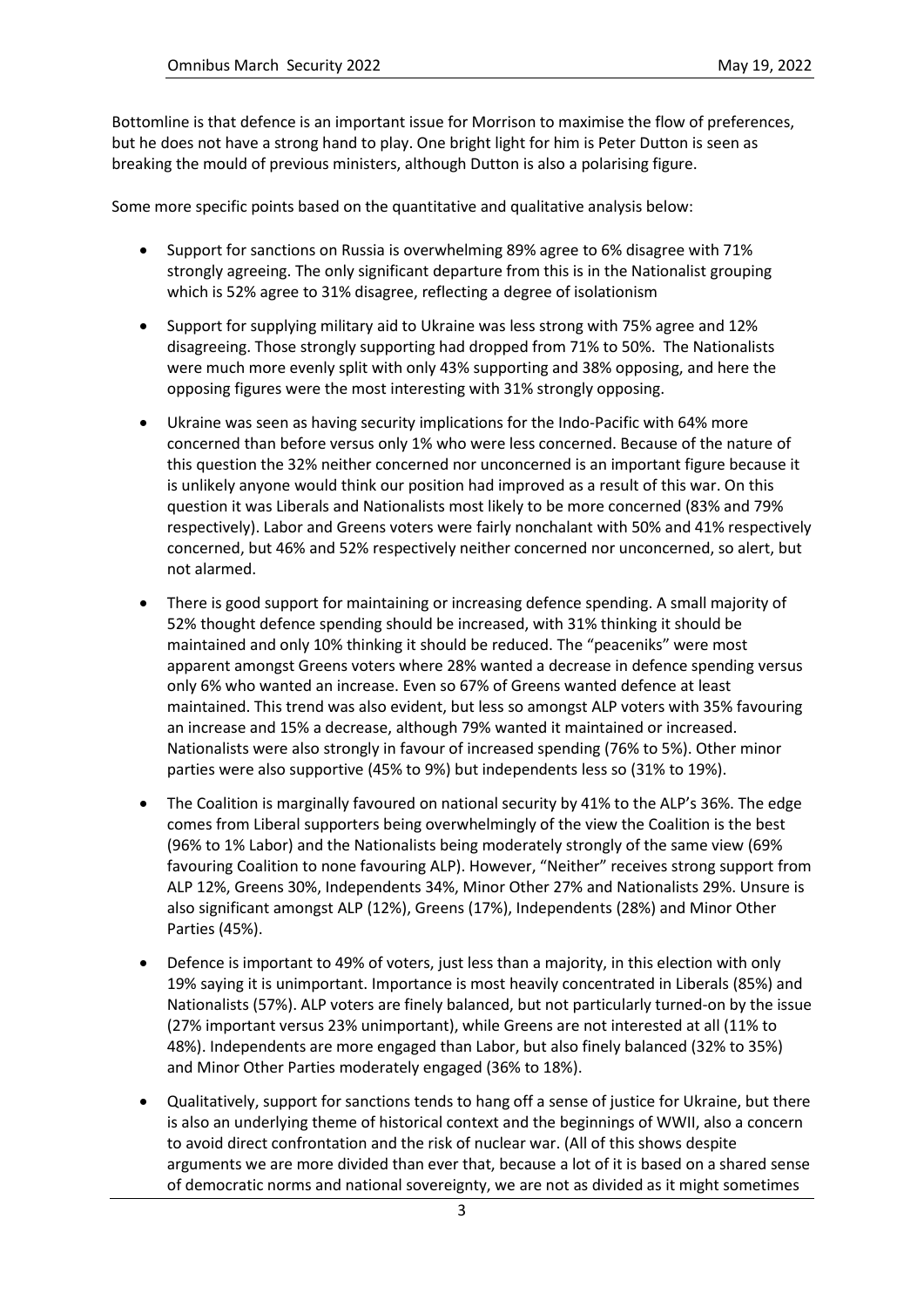seem.) It is also sometimes seen as better than physically sending troops, and an alternative to use of force, which many respondents want to avoid at all costs. There was also a sense that the response of the rest of the world is inadequate, so everyone, including us, needs to step-up.

- Opposition to sanctions stems from the idea that they hurt people in the population who have done nothing to cause the problem, and also that Russia has some justification in fearing expansion of NATO, and also that we don't worry about regime change in a number of other countries when it suits us. Also that Ukraine is corrupt and the corrupt US establishment has been meddling there.
- The support for military aid seems to be a consequence of the sense of outrage over Russia's invasion of Ukraine. While it is less than support for sanctions, it is still overwhelming, and it seems to most respondents that to do anything else would not be a proper response.
- When it comes to fears in our region there is concern that Ukraine could be a template for China with Taiwan, but if it ends badly for Russia that might put China's ambitions on hold. Some blame aspects of Western foreign policy. For example, that US ineptitude in Afghanistan might have caused Ukraine. Will similar ineptitude in the future precipitate something in the Indo-Pacific? There is also a view that Australia lacks engagement in our region and has failed to use diplomacy properly. Those neither more nor less concerned about security in our region often seemed to think that the Ukraine War had no flowthrough consequences, or that we should be friendly with our neighbours. There were also allegations of hypocrisy and inconsistency in that the Liberals were doing trade deals with China under Abbott, and that the government has cut foreign aid. A minority view is also that China's actions will be separate from anything that happens in Ukraine.
- Opposition to increases in defence spending include that we ought to spend more on diplomacy. There is also general concern with the waste in defence spending as well as lots of opinions on what the money should be spent on compared to what it is at the moment. This is particularly inspired by the asymmetric warfare in the Ukraine. Also concern at our isolation from the rest of war, lack of war preparedness and the futility of competing with the Chinese. Some think we shouldn't invest because the assets will become "stranded assets" because war is changing so quickly.
- Responses to the "Best to handle" question tend to reinforce party preference. Liberals look at how the ALP ran down investment under previous governments, suspect they are too close to China, and criticise their handling of border security. Labor point to the submarine fiasco as an inability to handle defence by Liberals, as well as leasing the Port of Darwin to China. Labor cite WWI and WWII and Vietnam to prove that Labor can handle the country during war and they also see the Coalition as "war mongers". Nationalists worry that Biden has made the world less safe and see border security as reflecting poorly on Labor. They also think the Labor Party is too friendly to the CCP. The US Alliance is also another issue with some respondents seeing a US rescue as our only viable defence strategy, and one independent of who is in power. Labor being in potential partnership with the Greens is a concern for others. Dutton a plus in defence as he is seen by many as a strong pair of hands, unlike his predecessors. Those favouring Labor rely on them being more diplomatic, and with a reputation for being peace-loving and less likely to take us to war. Libs also fare poorly from their defence procurement debacles, particularly the submarines.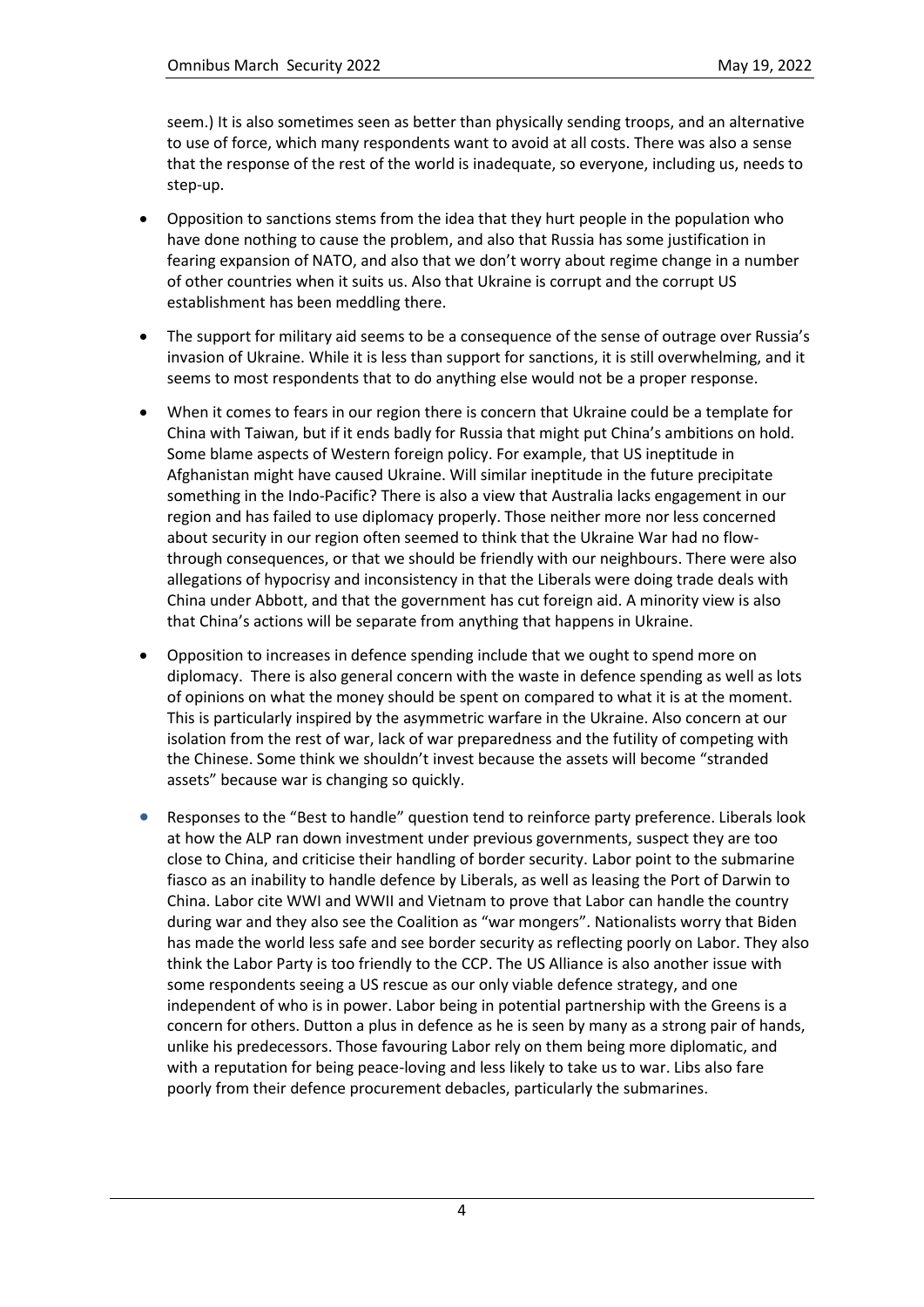# Quantitative Analysis

How strongly do you support or oppose Australia imposing sanctions on Russia over its invasion of Ukraine?

|                            | <b>ALP</b> | <b>Grns</b> | Ind  | <b>LP</b> | <b>Minor Other</b> | <b>Nationalist</b> | Total |  |  |
|----------------------------|------------|-------------|------|-----------|--------------------|--------------------|-------|--|--|
| <b>Strongly support</b>    | 72%        | 57%         | 61%  | 84%       | 82%                | 33%                | 71%   |  |  |
| <b>Support</b>             | 19%        | 31%         | 15%  | 13%       | 18%                | 19%                | 18%   |  |  |
| Neither support nor oppose | 6%         | 6%          | 9%   | 3%        | 0%                 | 12%                | 5%    |  |  |
| <b>Oppose</b>              | 2%         | 4%          | 3%   | 1%        | 0%                 | 7%                 | 2%    |  |  |
| <b>Strongly oppose</b>     | 2%         | 2%          | 12%  | 0%        | 0%                 | 24%                | 3%    |  |  |
| <b>Unsure</b>              | 1%         | 0%          | 0%   | 0%        | 0%                 | 5%                 | 1%    |  |  |
| <b>Total</b>               | 100%       | 100%        | 100% | 100%      | 100%               | 100%               | 100%  |  |  |
| <b>Total agree</b>         | 90%        | 89%         | 76%  | 96%       | 100%               | 52%                | 89%   |  |  |
| <b>Total disagree</b>      | 4%         | 6%          | 15%  | 1%        | 0%                 | 31%                | 6%    |  |  |
| <b>Net agree</b>           | 87%        | 83%         | 61%  | 95%       | 100%               | 21%                | 83%   |  |  |
| $-12$<br>$\sim$            |            |             |      |           |                    |                    |       |  |  |

n=542

## How strongly do you support or oppose Australia supplying military aid to Ukraine?

|                            | <b>ALP</b> | Grns | Ind  | LP   | <b>Minor Other</b> | <b>Nationalist</b> | <b>Total</b> |
|----------------------------|------------|------|------|------|--------------------|--------------------|--------------|
| <b>Strongly support</b>    | 47%        | 35%  | 36%  | 65%  | 55%                | 26%                | 50%          |
| <b>Support</b>             | 29%        | 30%  | 27%  | 22%  | 18%                | 17%                | 25%          |
| Neither support nor oppose | 11%        | 15%  | 12%  | 7%   | 27%                | 17%                | 11%          |
| <b>Oppose</b>              | 7%         | 6%   | 9%   | 5%   | 0%                 | 7%                 | 6%           |
| <b>Strongly oppose</b>     | 5%         | 11%  | 12%  | 1%   | 0%                 | 31%                | 7%           |
| <b>Unsure</b>              | 3%         | 4%   | 3%   | 1%   | 0%                 | 2%                 | 2%           |
| <b>Total</b>               | 100%       | 100% | 100% | 100% | 100%               | 100%               | 100%         |
| <b>Total agree</b>         | 76%        | 65%  | 64%  | 87%  | 73%                | 43%                | 75%          |
| <b>Total disagree</b>      | 12%        | 17%  | 21%  | 6%   | 0%                 | 38%                | 12%          |
| <b>Net agree</b>           | 64%        | 48%  | 42%  | 81%  | 73%                | 5%                 | 63%          |

n=542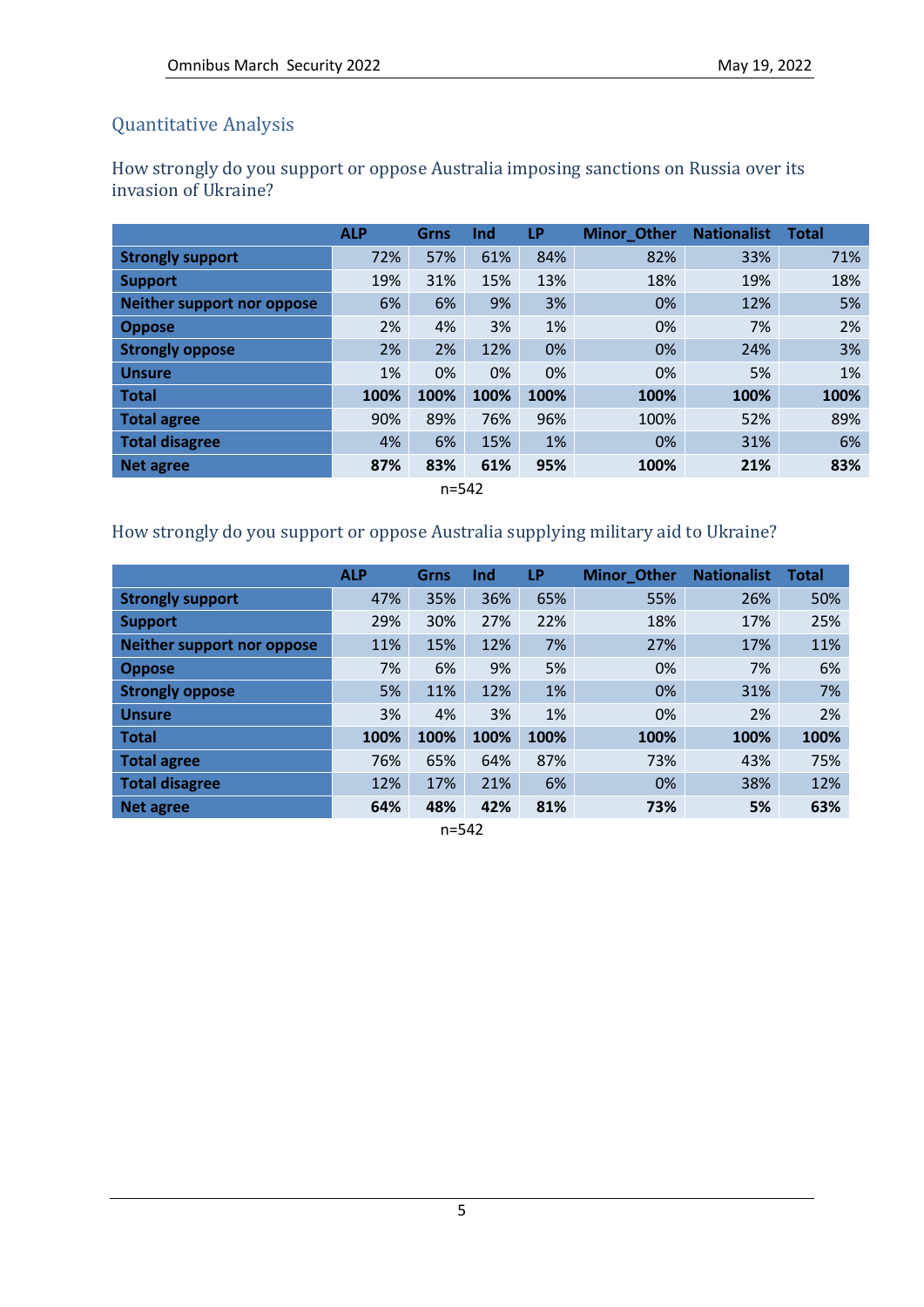Does the war in Ukraine make you more or less concerned about the security position of Australia in the Indo-Pacific?

| <b>Row Labels</b>            | <b>ALP</b> | <b>Grns</b> | Ind  | LP   | <b>Minor Other</b> | <b>Nationalist</b> | <b>Total</b> |
|------------------------------|------------|-------------|------|------|--------------------|--------------------|--------------|
| <b>Much more concerned</b>   | 15%        | 6%          | 18%  | 36%  | 9%                 | 38%                | 23%          |
| <b>More concerned</b>        | 35%        | 35%         | 39%  | 48%  | 64%                | 40%                | 41%          |
| <b>Neither concerned nor</b> | 46%        | 52%         | 33%  | 15%  | 27%                | 17%                | 32%          |
| unconcerned                  |            |             |      |      |                    |                    |              |
| <b>Less concerned</b>        | 1%         | 4%          | 3%   | 1%   | 0%                 | 0%                 | 1%           |
| <b>Much less concerned</b>   | 1%         | 0%          | 0%   | 0%   | 0%                 | 0%                 | 0%           |
| <b>Unsure</b>                | 3%         | 4%          | 6%   | 1%   | 0%                 | 5%                 | 2%           |
| <b>Total</b>                 | 100%       | 100%        | 100% | 100% | 100%               | 100%               | 100%         |
| <b>Total more concerned</b>  | 50%        | 41%         | 58%  | 83%  | 73%                | 79%                | 64%          |
| <b>Total less concerned</b>  | 1%         | 4%          | 3%   | 1%   | 0%                 | 0%                 | 1%           |
| Net more concerned           | 49%        | 37%         | 55%  | 82%  | 73%                | 79%                | 63%          |

n=542

## Australia currently spends around 2.2% of its budget on defence. Should this figure be increased or decreased?

| <b>Row Labels</b>              | <b>ALP</b> | Grns   | Ind  | LP   | Minor_Other | <b>Nationalist</b> | Total |
|--------------------------------|------------|--------|------|------|-------------|--------------------|-------|
| <b>Significantly increased</b> | 7%         | 0%     | 6%   | 36%  | 0%          | 29%                | 18%   |
| <b>Increased</b>               | 28%        | 6%     | 25%  | 48%  | 45%         | 46%                | 34%   |
| <b>Neither increased nor</b>   | 44%        | 61%    | 38%  | 13%  | 9%          | 7%                 | 31%   |
| decreased                      |            |        |      |      |             |                    |       |
| <b>Decreased</b>               | 10%        | 20%    | 19%  | 0%   | 9%          | 0%                 | 7%    |
| <b>Significantly decreased</b> | 5%         | 7%     | 0%   | 0%   | 0%          | 5%                 | 3%    |
| <b>Unsure</b>                  | 7%         | 6%     | 13%  | 4%   | 36%         | 12%                | 7%    |
| <b>Total</b>                   | 100%       | 100%   | 100% | 100% | 100%        | 100%               | 100%  |
| <b>Total Increased</b>         | 35%        | 6%     | 31%  | 83%  | 45%         | 76%                | 52%   |
| <b>Total Decreased</b>         | 15%        | 28%    | 19%  | 0%   | 9%          | 5%                 | 10%   |
| <b>Net Increased</b>           | 20%        | $-22%$ | 13%  | 83%  | 36%         | 71%                | 42%   |

n=542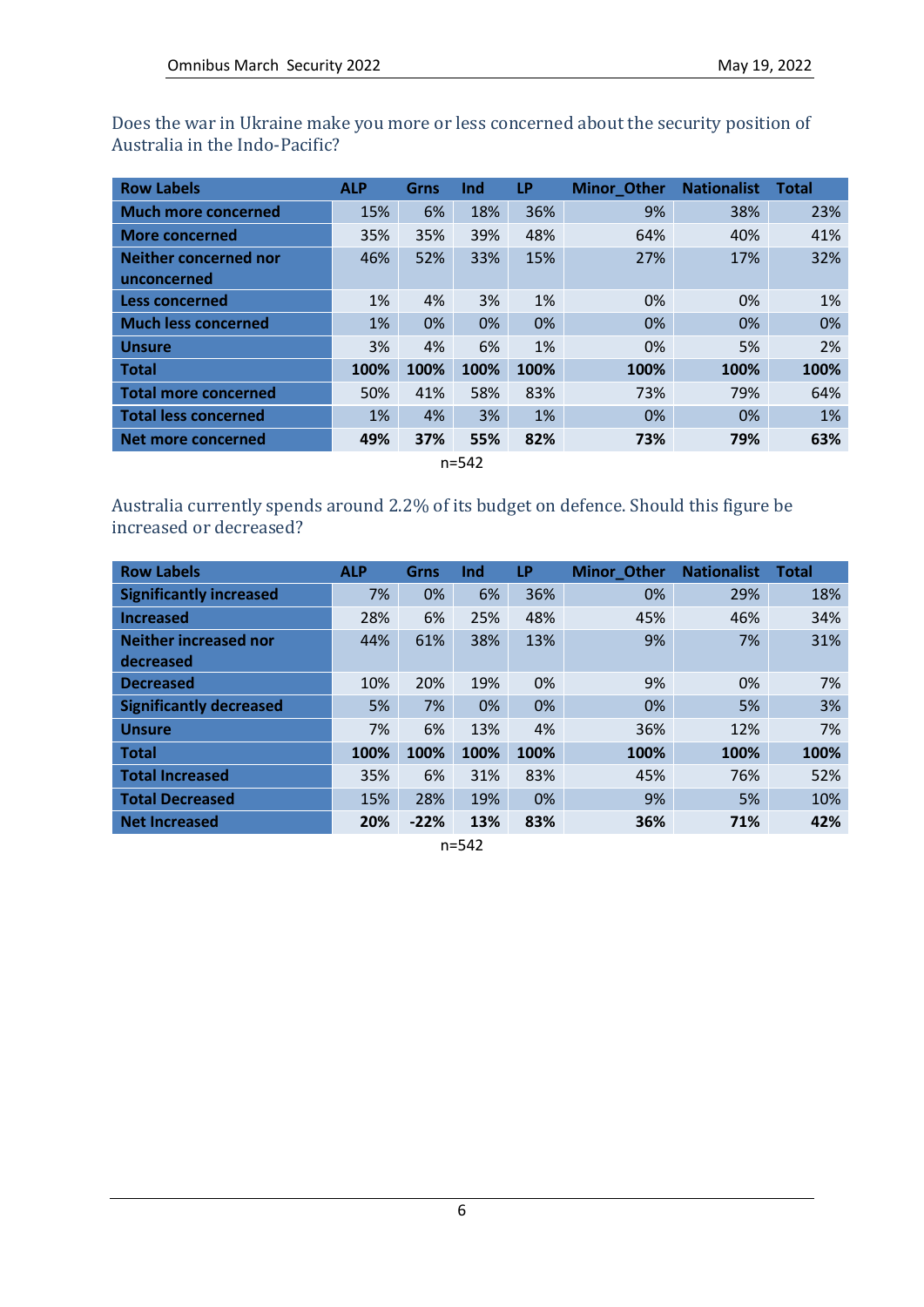Which of the Coalition or Labor do you think is best to handle Australia's national security?

|                  | <b>ALP</b> | Grns | Ind  | LP   | Other<br>Minor | <b>Nationalist</b> | Total |
|------------------|------------|------|------|------|----------------|--------------------|-------|
| <b>ALP</b>       | 75%        | 54%  | 28%  | 1%   | 27%            | 0%                 | 36%   |
| <b>Coalition</b> | 1%         | 0%   | 9%   | 96%  | 0%             | 69%                | 41%   |
| <b>Neither</b>   | 12%        | 30%  | 34%  | 1%   | 27%            | 29%                | 13%   |
| <b>Unsure</b>    | 12%        | 17%  | 28%  | 3%   | 45%            | 2%                 | 10%   |
| <b>Total</b>     | 100%       | 100% | 100% | 100% | 100%           | 100%               | 100%  |

n=542

How important or unimportant will defence be to you in deciding your vote at the next election?

|                              | <b>ALP</b> | <b>Grns</b> | Ind   | LP   | Minor_Other | <b>Nationalist</b> | Total |
|------------------------------|------------|-------------|-------|------|-------------|--------------------|-------|
| <b>Very important</b>        | 6%         | 2%          | 13%   | 45%  | 0%          | 24%                | 21%   |
| Important                    | 21%        | 9%          | 19%   | 40%  | 36%         | 33%                | 28%   |
| <b>Neither important nor</b> | 50%        | 41%         | 32%   | 12%  | 45%         | 17%                | 32%   |
| unimportant                  |            |             |       |      |             |                    |       |
| <b>Unimportant</b>           | 17%        | 26%         | 23%   | 2%   | 18%         | 17%                | 13%   |
| <b>Very unimportant</b>      | 6%         | 22%         | 13%   | 1%   | 0%          | 7%                 | 6%    |
| <b>Unsure</b>                | 1%         | 0%          | 0%    | 1%   | 0%          | 2%                 | 1%    |
| <b>Total</b>                 | 100%       | 100%        | 100%  | 100% | 100%        | 100%               | 100%  |
| <b>Total important</b>       | 27%        | 11%         | 32%   | 85%  | 36%         | 57%                | 49%   |
| <b>Total unimportant</b>     | 23%        | 48%         | 35%   | 2%   | 18%         | 24%                | 19%   |
| <b>Net important</b>         | 4%         | $-37%$      | $-3%$ | 83%  | 18%         | 33%                | 30%   |

n=542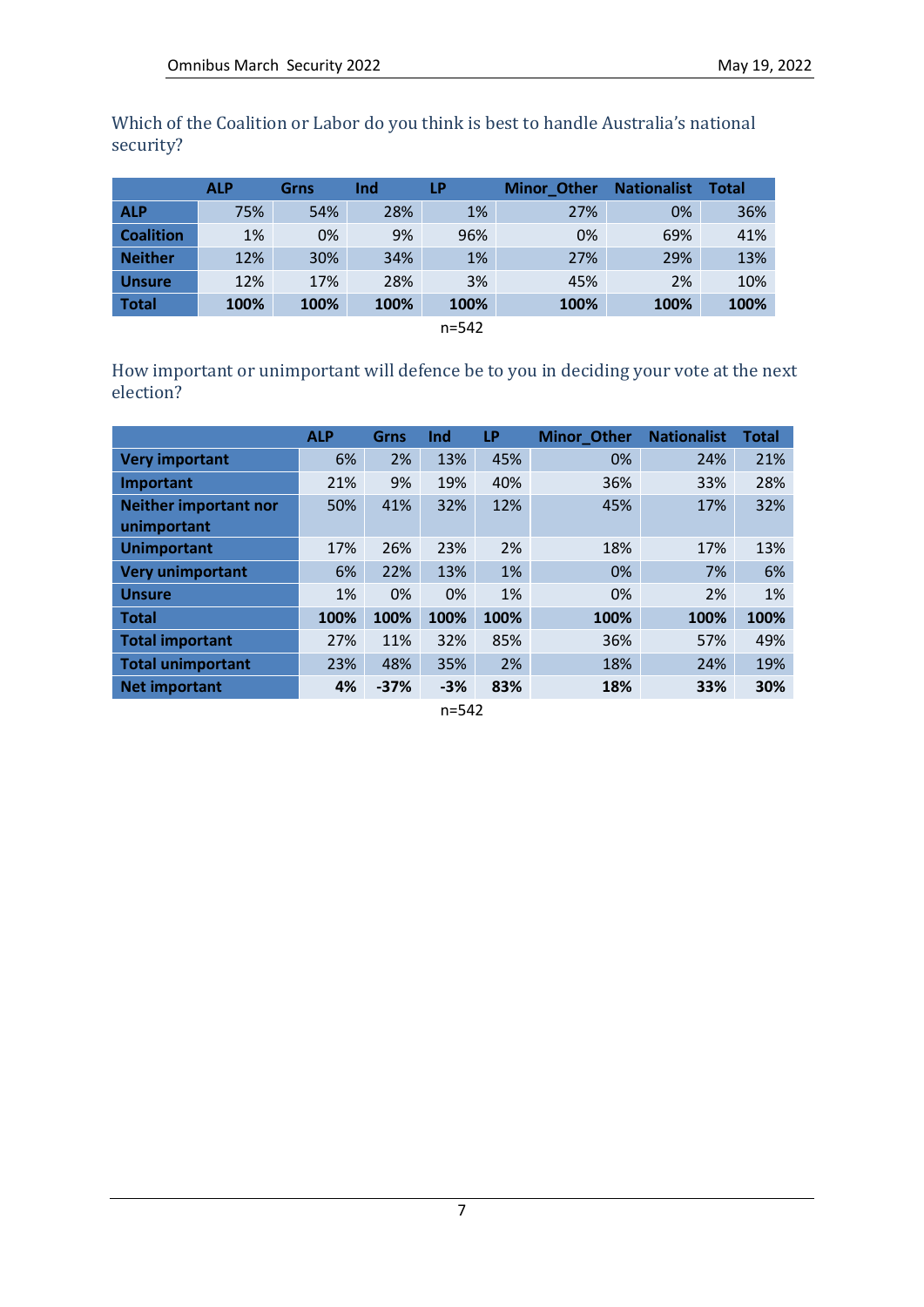# Qualitative Analysis

Our qualitative analysis looks at the reasons given by respondents for their various judgements. The following maps are generated from the data by Leximancer and overlay the key words over the variables from the question – generally the answer to the question plus voting intentions. Words that are most closely associated will cluster together. The most frequently used words are brighter than those used less frequently.

We do not edit the verbatims and all spelling and grammatical errors are reproduced. Editing the transcripts would take away from some of the unique tone of each response. The verbatims are selected so as to give a better insight into how the individual words are being used.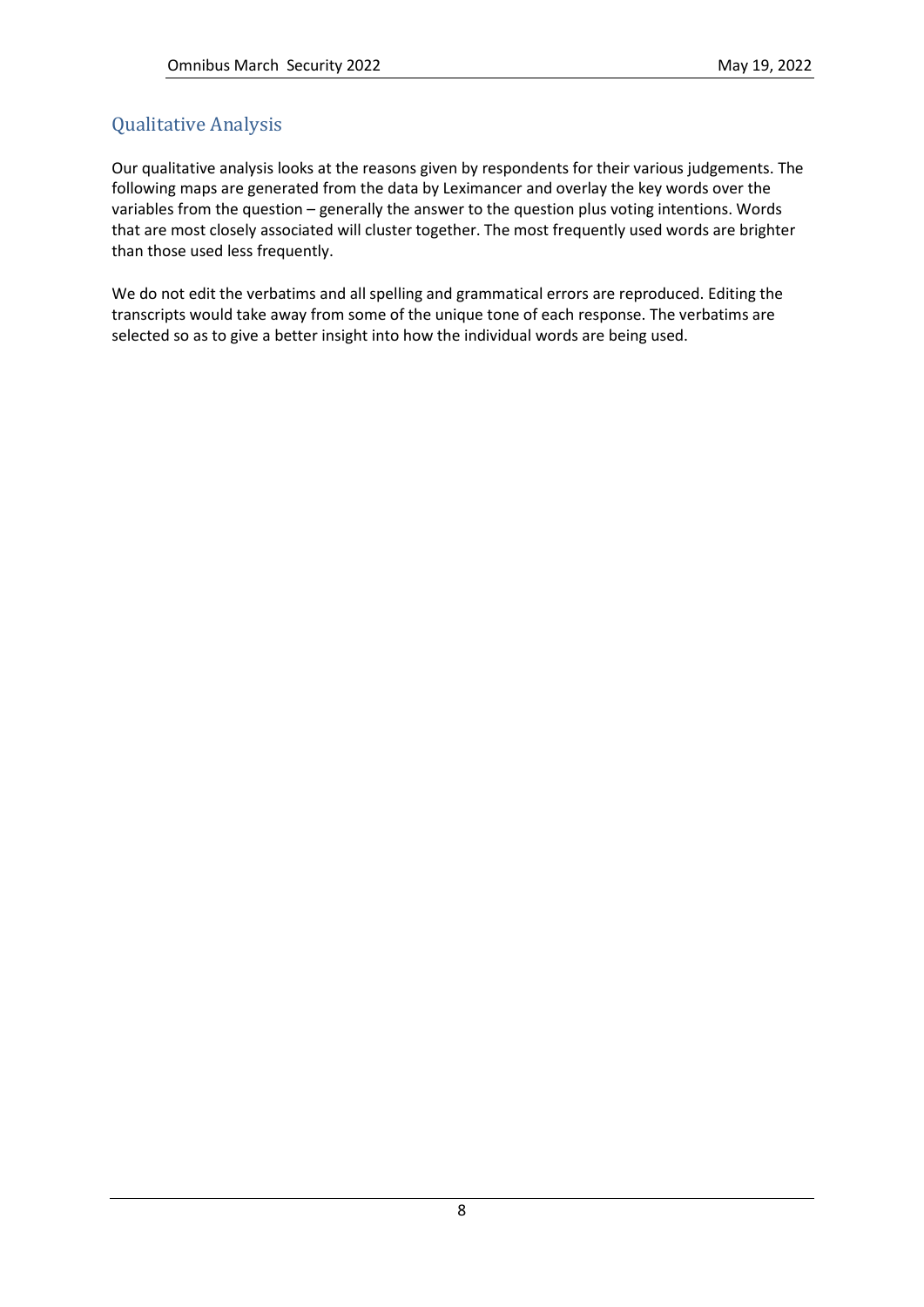How strongly do you support or oppose Australia imposing sanctions on Russia over its invasion of Ukraine?



#### *Verbatims*

*I am an expert with a deep knowledge of the history of all the "Russian lands" (Rus' - including today's Russia, Ukraine and Belarus), as well as the Russian language and Russian literature (which includes some Ukrainians such as Nikolai Gogol). Quite apart from the long history, the present conflict between Russia and Ukraine is the fault of the US neocons and "manifest destiny" clique who decided after the fall of communism that Russia had to be a permanent enemy, and who persuaded NATO to enlarge (now by 14 countries), putting bases all around Russia's western periphery.*

*Russia's leader Putin needs to get a clear message that his war crimes in Ukraine and his tsarist ambitions earn him the international opprobrium he deserves. The scope and range of the actions being taken should be supported by all nations that support democracy and decency instead of meeting war with a potential global war.*

*Frankly, I would like to see further/stronger sanctions but accept that it's probably better if we act in accordance with stronger nations. While I consider all wars to be bad, Russia's war of aggression is significantly different from the various proxy wars and regional conflicts of recent and current times and a strong*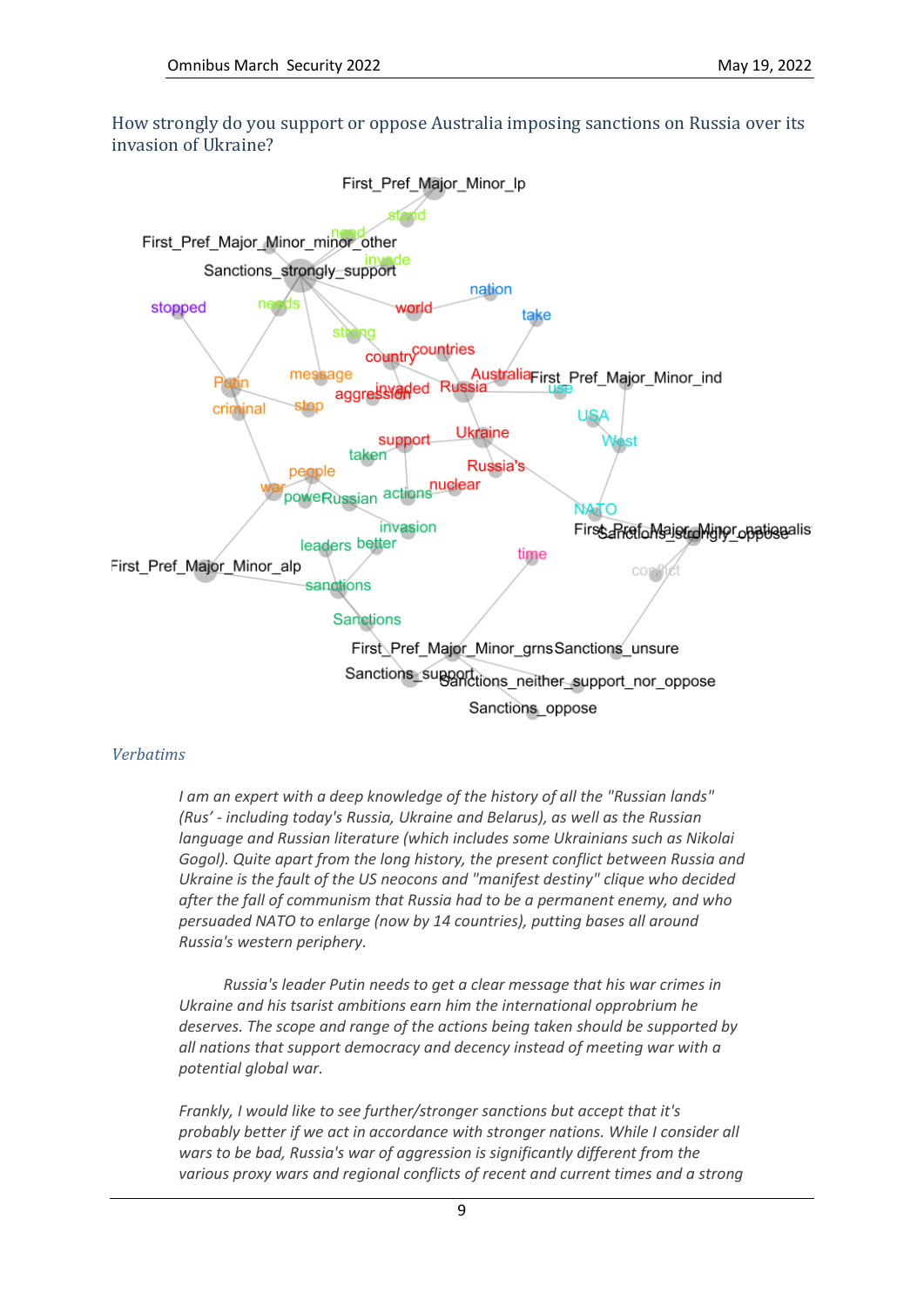*message needs to be sent from the international community that these actions will not be tolerated.*

*A few years ago Ukraine was declared the most corrupt country in the West, Levensky banned 11 opposition (non pro-Russian) parties, banned the speaking of Russian in Ukraine and massively repressed their Russian speaking minority inc massively stepping up the shelling of the Donbas this year. For years Putin has been pleading with NATO and EU to ley Ukraine be neutral.*

*Unfortunately we do not seem to have any other means of persuading Russia to pull out and stop its invasion of Ukraine. I support the Ukraine in fighting for its independence from Russia and am terribly shocked at what has happened; but I also understand a Russian desire to protect its flanks from encroachment by Nato and therefore US-aligned forces.*

*Sanctions have significant repercussions and impact in these times, and have to be a substitute for physical war when dealing with mad people with nuclear weapons. Crippling the Russian economy and imposing sanctions on Russian companies and people are the best way to minimise power and future possibilities of war.*

*The war on Ukraine reminds me too much of how Hitler was able to start WWII. Chamberlain, the UK Prime Minister at the time wanted peace talks and appeased Hitler by ceding parts of Czechoslovakia and only because of the strong leadership of Churchill, with the support of the US, Australia is now a free country.*

*Putin is a murderous butcher and criminal and he is in power with the support of the many corrupt oligarchs who have criminally taken advantage of the Russian people since Glasnost. They all deserve to be severely punished for their crimes.*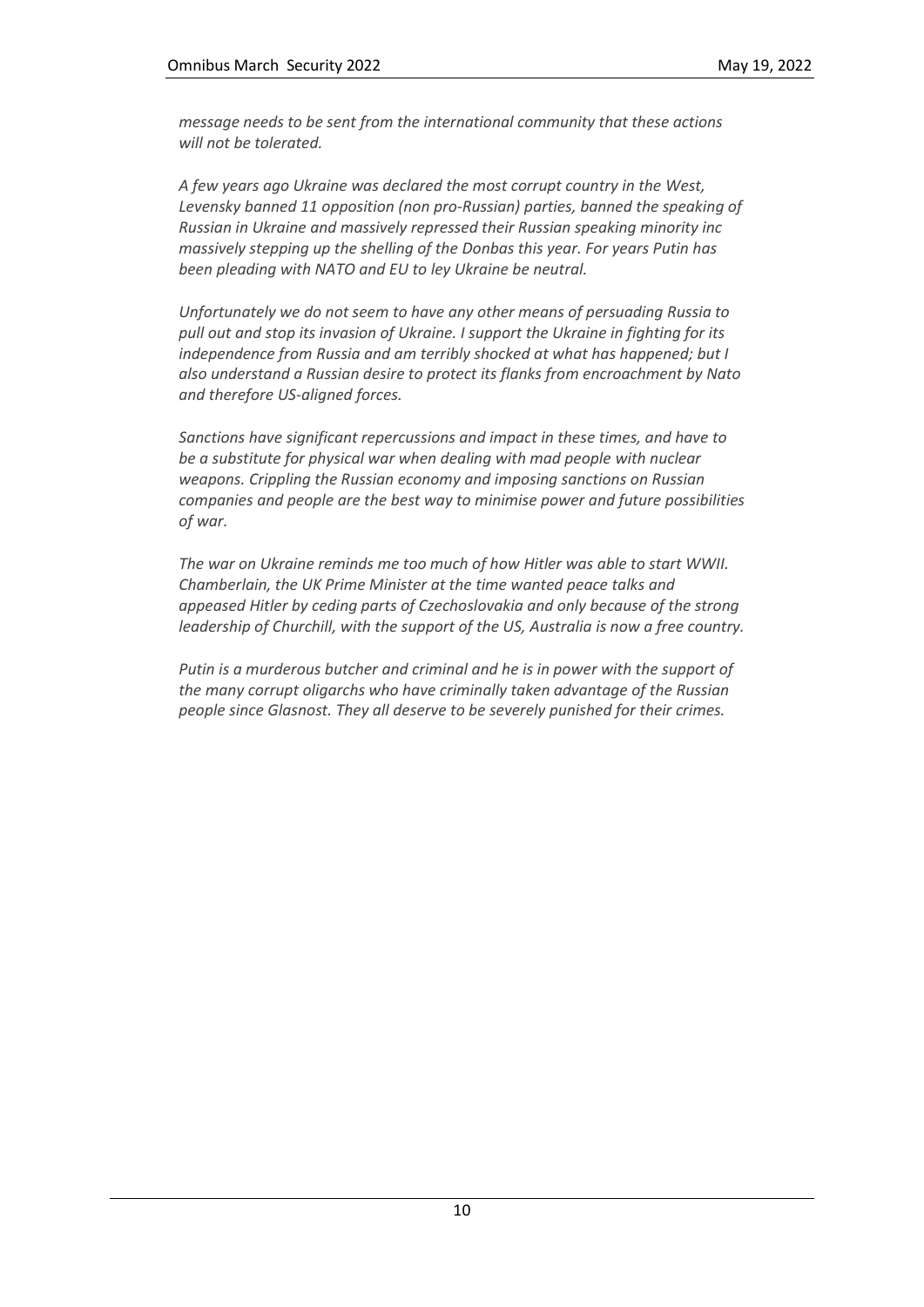## How strongly do you support or oppose Australia supplying military aid to Ukraine?



First Pref Major Minor minor other

## *Verbatims*

*Unless we continue to support Ukraine with military aid, Russia will capitalise on our weakness. I am not sure which way this war is going to go but we totally need to cripple Russia economically (so everyday Russians) so it can't afford the war*

*I think that supplying military support to enable Ukraine to defend itself is an appropriate action. We have strong ties with Europe and many immigrants from Ukraine, Russia and surrounding nations so we need to act in such a way that this war can be contained if possible*

*It is a fight centred on the Eastern Ukraine where ethnic Russians and far-right elements (aka the Azov Battalions ) have been fighting for a long time. One side (who knows which?) used a Russian missile to shoot down a civilian aircraft with innocent children aboard.*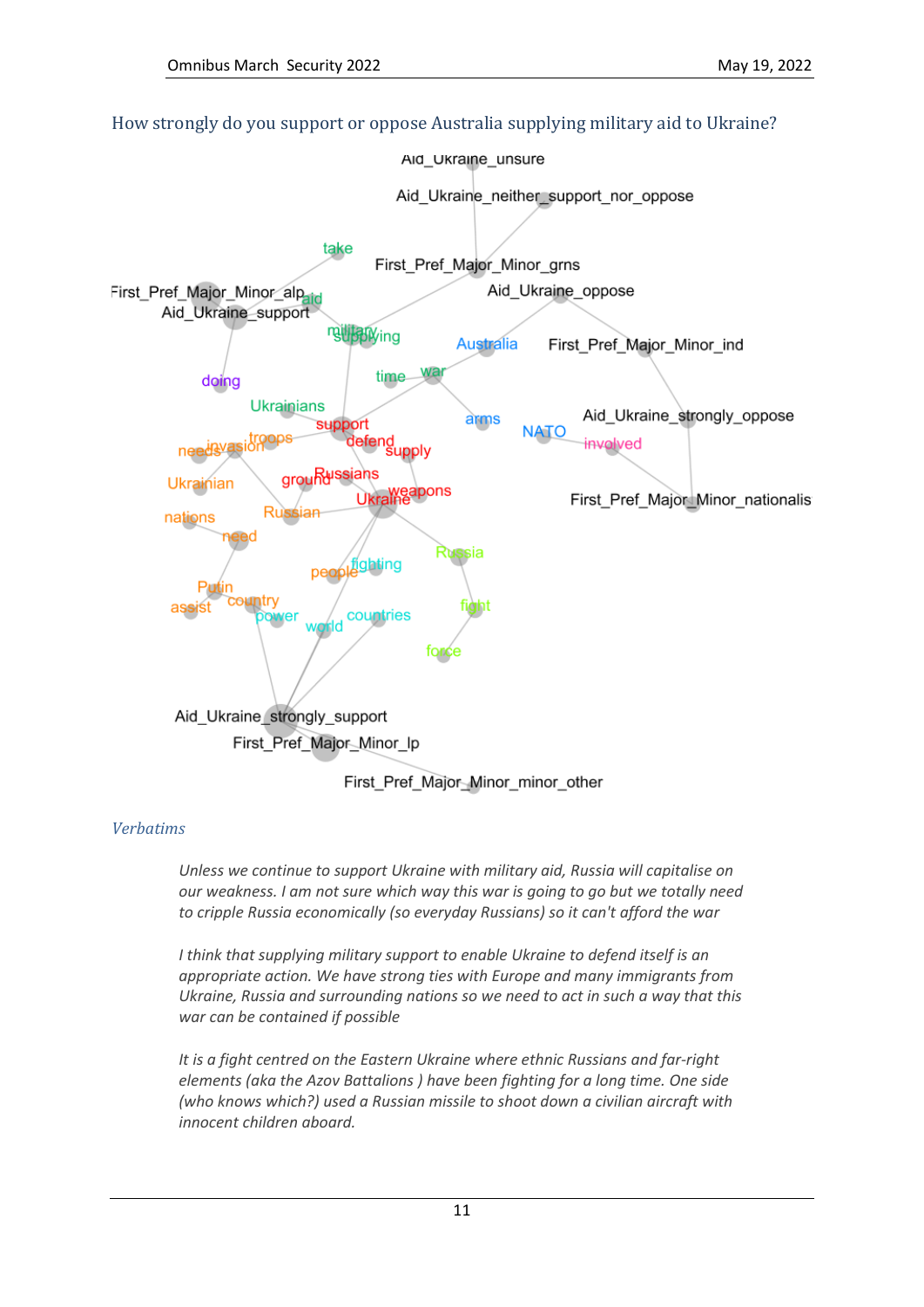*The people of Ukraine have shown great courage and determination in resisting Vladimir Putin and his Russians, they need as much support as they can get including military intervention.*

*Short of placing ADF or NATO feet on the ground, which could escalate hostilities, the world should back Ukraine in any way possible, including weapons' and training to defend themselves against the aggressors.*

*Russia has invaded Ukraine similarly to the way the Nazis invaded Poland. Russia must now face the fact that it could be annihilated with Nuclear weapons if it doesn't remove itself from Ukraine and get rid of Putin a war Criminal.*

*It will help the Ukrainians defend their country and given the ineptitude and inadequacy of the Russian military will help defeat their intentions and result in pressure for a regime change.*

*While the neo liberal efforts to get the World Bank and IMF loans into Ukraine, and the advances of NATO towards Russia are largely to blame for Putin's paranoid and greater Russia ideas, his invasion is totally unacceptable.*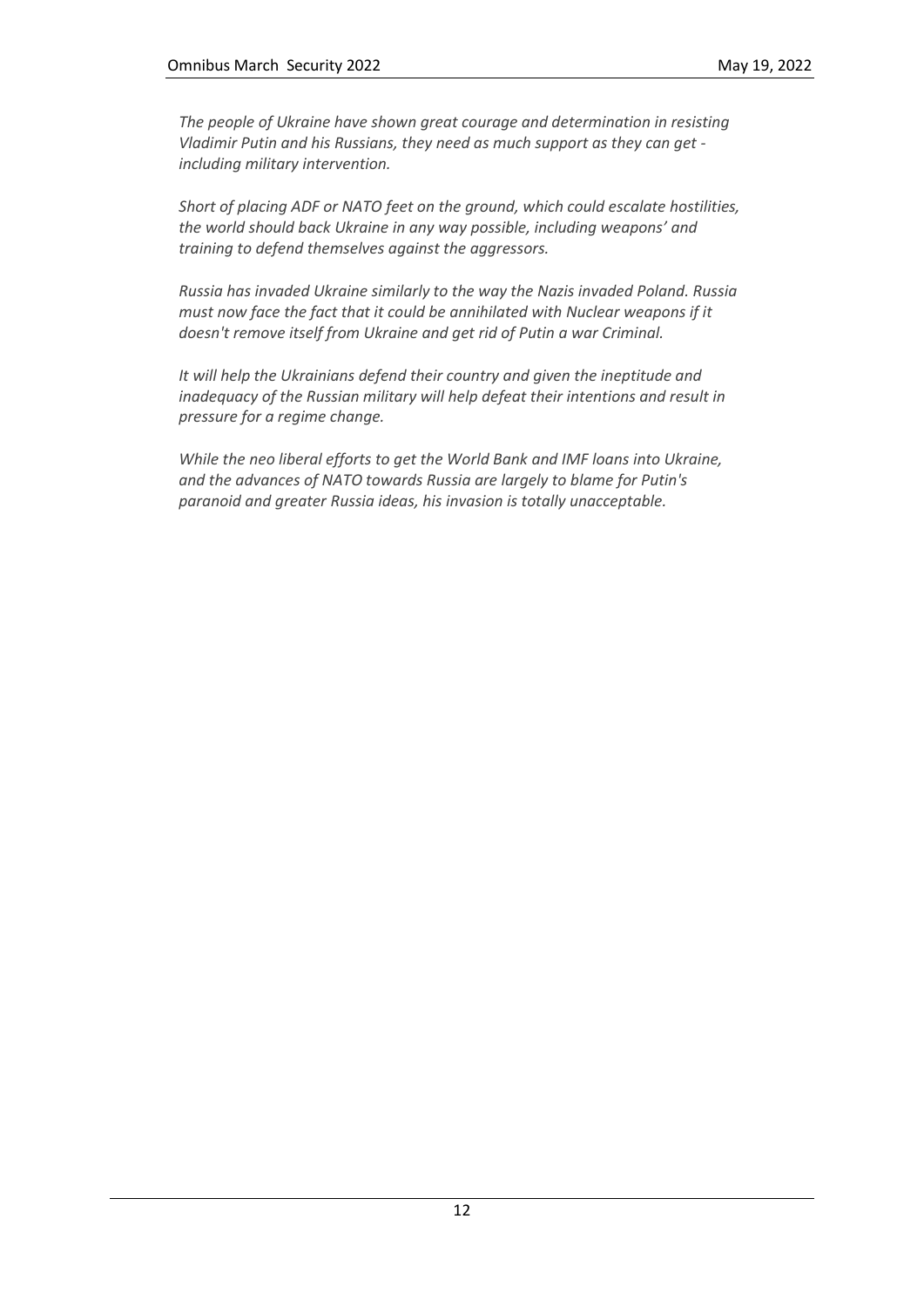Does the war in Ukraine make you more or less concerned about the security position of Australia in the Indo-Pacific?



## *Verbatims*

*What really concerns me is the ineptitude of the current government in managing our foreign policy, and putting our Pacific neighbours offside, whilst embroiling us too deeply in an alliance with the US, instead of maintaining a more independent stance. It does not help that all this is occurring at the same time that in Russia and China, two tyrants who rule with iron gloves have dominance, one struggling to increase its power in Europe, the other increasing its power in the South Pacific and heading for world domination, one suspects.*

*Russia and Ukraine are not immediately affecting us but, looking further down the track with China and North Korea, I find them to be a real concern. North Korea is commanded by a maniac and could do anything at any time whereas China could invade Taiwan which would really put a rat amongst the pigeons.*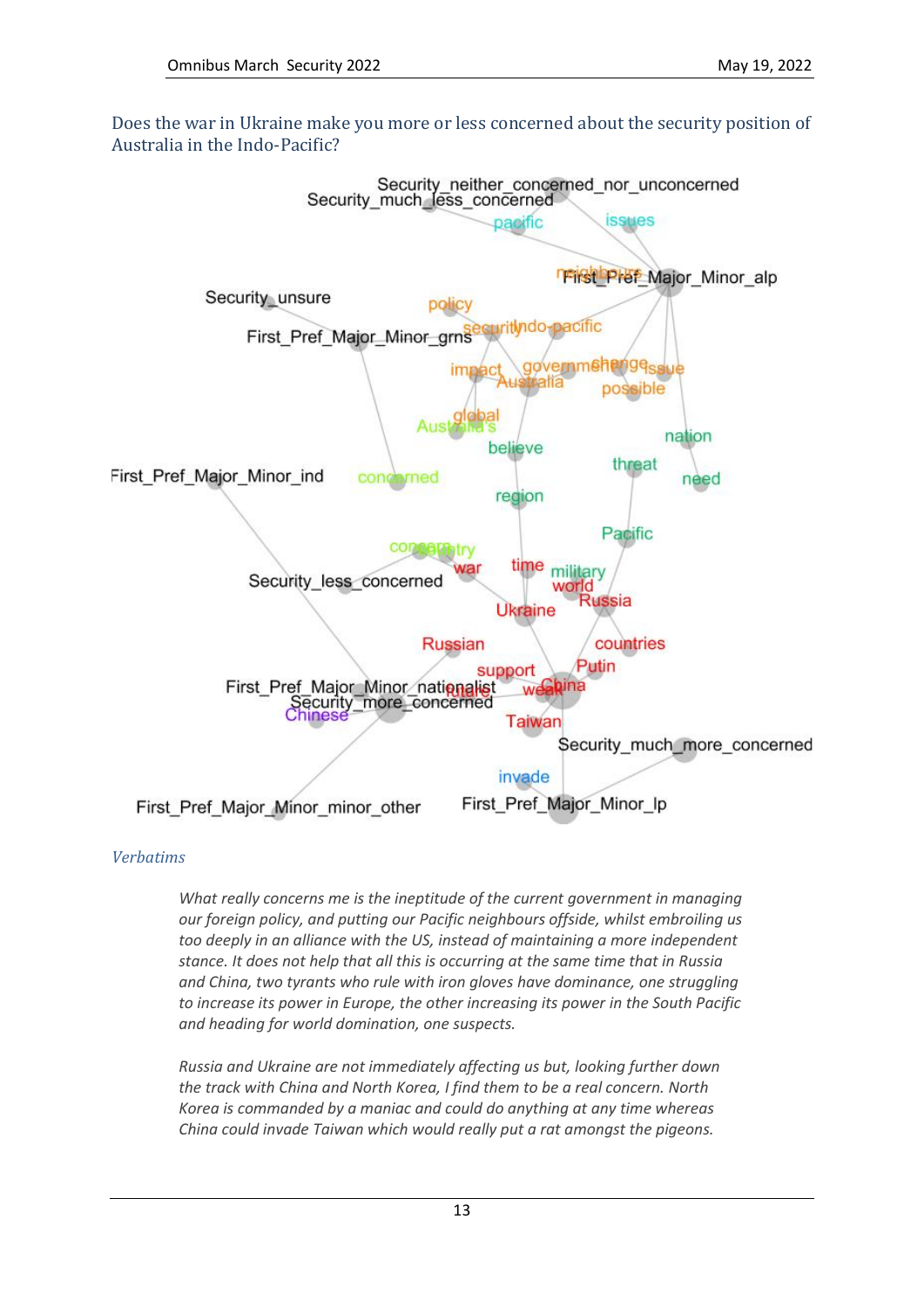*I do not support what Putin has done, but the west has been shown to be weak and has made some very stupid decisions regarding fuel security. Countries such as China will be watching a thinking it could be time to move on Taiwan, also China is in the process of negotiating an agreement with the Solomon Islands regarding a military base or port.*

*The issue of Ukraine is unlikely to spill over into our region unless the Peoples Republic of China becomes more assertive in the occupation of land in the Western Pacific and the China Seas. If the politburo sees the rest of the world as being weak and ineffective then there exists the possibility that the PRC will not hesitate to occupy lands that are currently part of another country.*

*Although I do not support Western intervention in Ukraine, I do see that the indecisive vacillation by the West, and bumbling incompetence of Biden and his fool VP Kamala Harris, project WEAKNESS and lack of will by the West - a lesson which will not be lost of China's Xi, who (unlike Putin) DOES aspire for China to be a world hegemon.*

*I think the American empire is losing power, and the authoritarian regimes in China and India and Russia and other countries pose a security threat in Asia and Pacific, exacerbated by climate crisis*

*Russia and China's relationship is akin to the axis powers in the second world war. Russia is fast becoming a vassal state of China which likewise has expansionist ambitions in the Indo Pacific region in conjunction with its global ambitions.*

*The idea that Australia is a big player on the international stage is stupid - Australia's support for Ukraine could well have consequences with other regional players who are prepared to look dispassionately at the Russian side. (but no here we go following the US part of the new world order and great reset perhaps?*

*By not even telling their allies of the withdrawal and by making the Taliban potentially the best equipped army in the world (outside the US, Russia and China), Biden effectively emboldened Putin but, more disconcertingly, Xi. Taiwan now becomes the biggest issue for Australia (and the world) because if they are attacked, military issues are magnified massively - but equally, 90% of the world's advanced chips are suddenly threatened which brings down the world economy!*

*The world has one to a very dangerous place pandemic, climate change and no the very real threat of a Third World War. I also believe the current federal government has contributed to this with its inability to recognise the need to build close, strong relationships with our Pacific neighbours and its huge cuts to international aid .*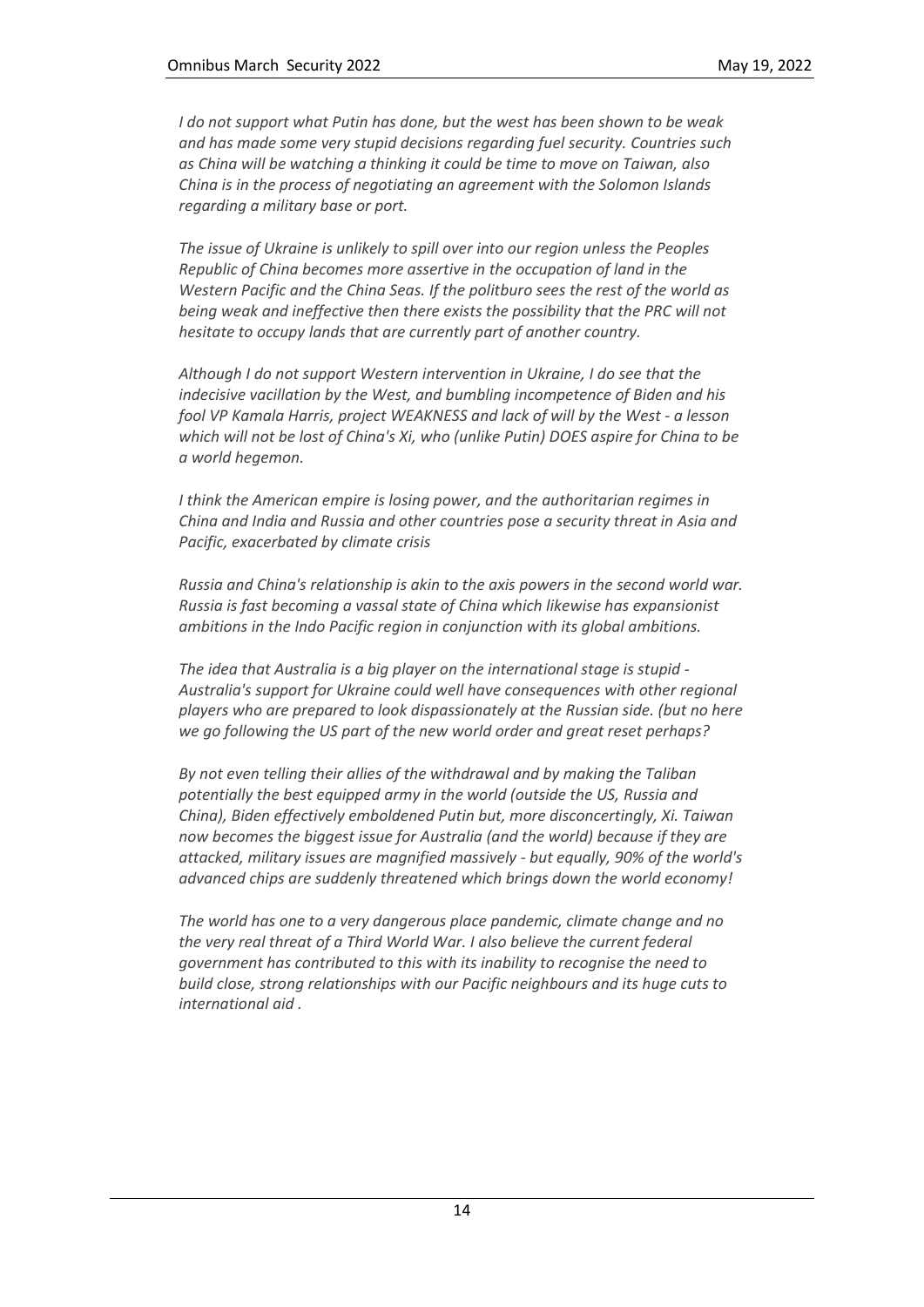Australia currently spends around 2.2% of its budget on defence. Should this figure be increased or decreased?



## *Verbatims*

*We need to be spend better, more sensibly, rather than spend mire. The massive amount of wasted money in defence procurement means spending more money isn t going to guarantee better defence or a more secure environment for Australia*

*We need to be spending much more on diplomacy and aid if we are to build the peace that we need in the world. Expanding military hardware does little more than increase tensions, unless it is clearly oriented to the immediate defence of Australia, which current military expansion is not.*

*We have wasted Billions on botched submarine deals and other items, but I feel we are still very exposed to some type of takeover. I remember when Howard reduced the Defence force down to an amount that would fit in the Waca ground and all this time later we still do not have enough personnel to protect Australia in my opinion.*

*It is hard to think of an arms race that has ended well. Rather than proposing to spend more than \$80 billion on nuclear submarines, we should be using aid*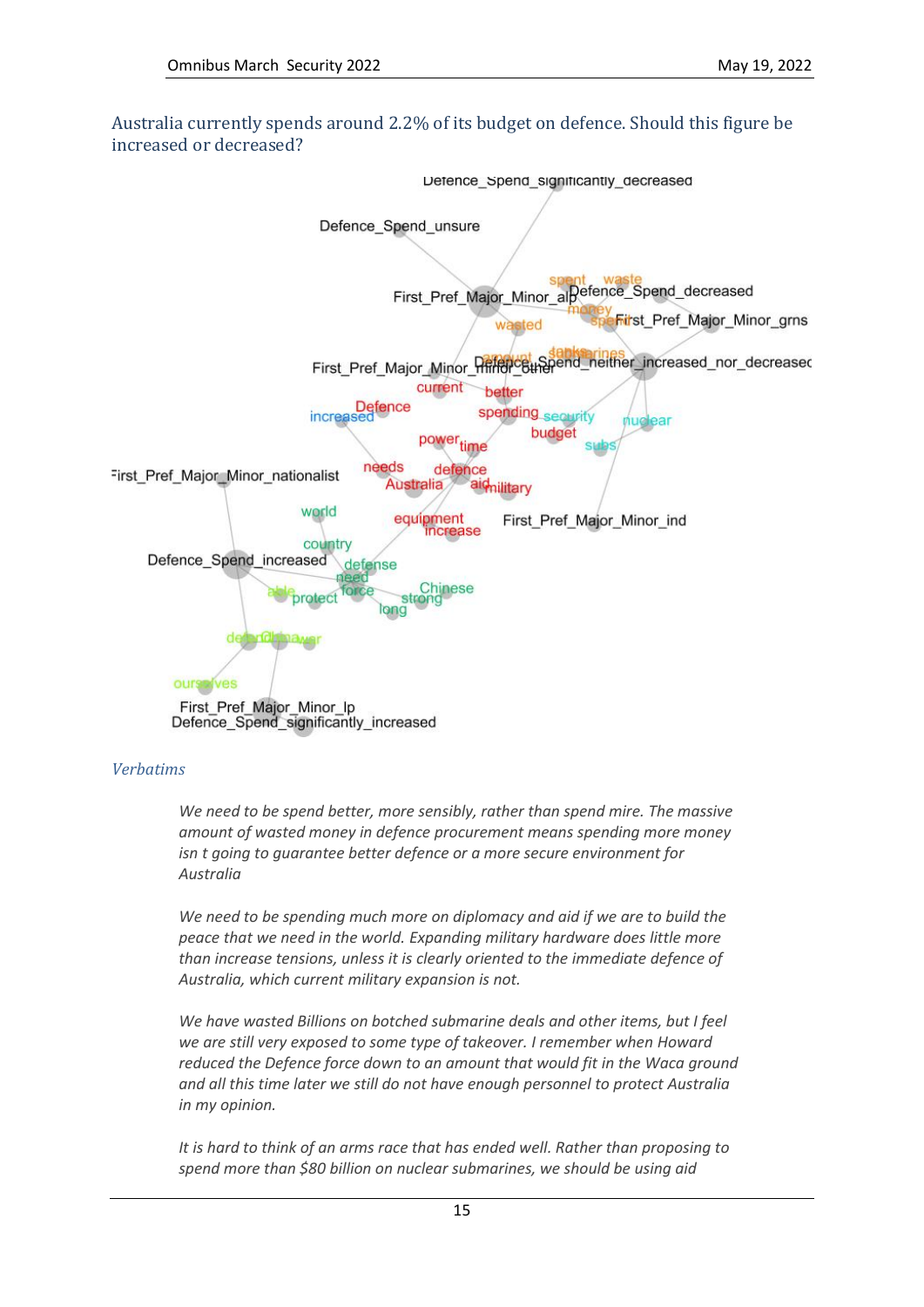*finance to build strong relationships with our neighbours and eliminate the sort of tension that could cause military conflict.*

*Australia has failed to build its defences properly givne the Chna threats. Now that there are Pacific Islands making alliances with China using China money and whinging about how the sea levels are rising up and blaming us we need to build strong defences.*

*We need to be prepared for war at all times. We need to be able to defend ourselves indefinitely until we are victorious or long enough until help arrives from our allies.*

*We are in a vulnerable position as an island country and now that the Solomon Islands are singing up with China I think that we definitily need to protect ourselves more.*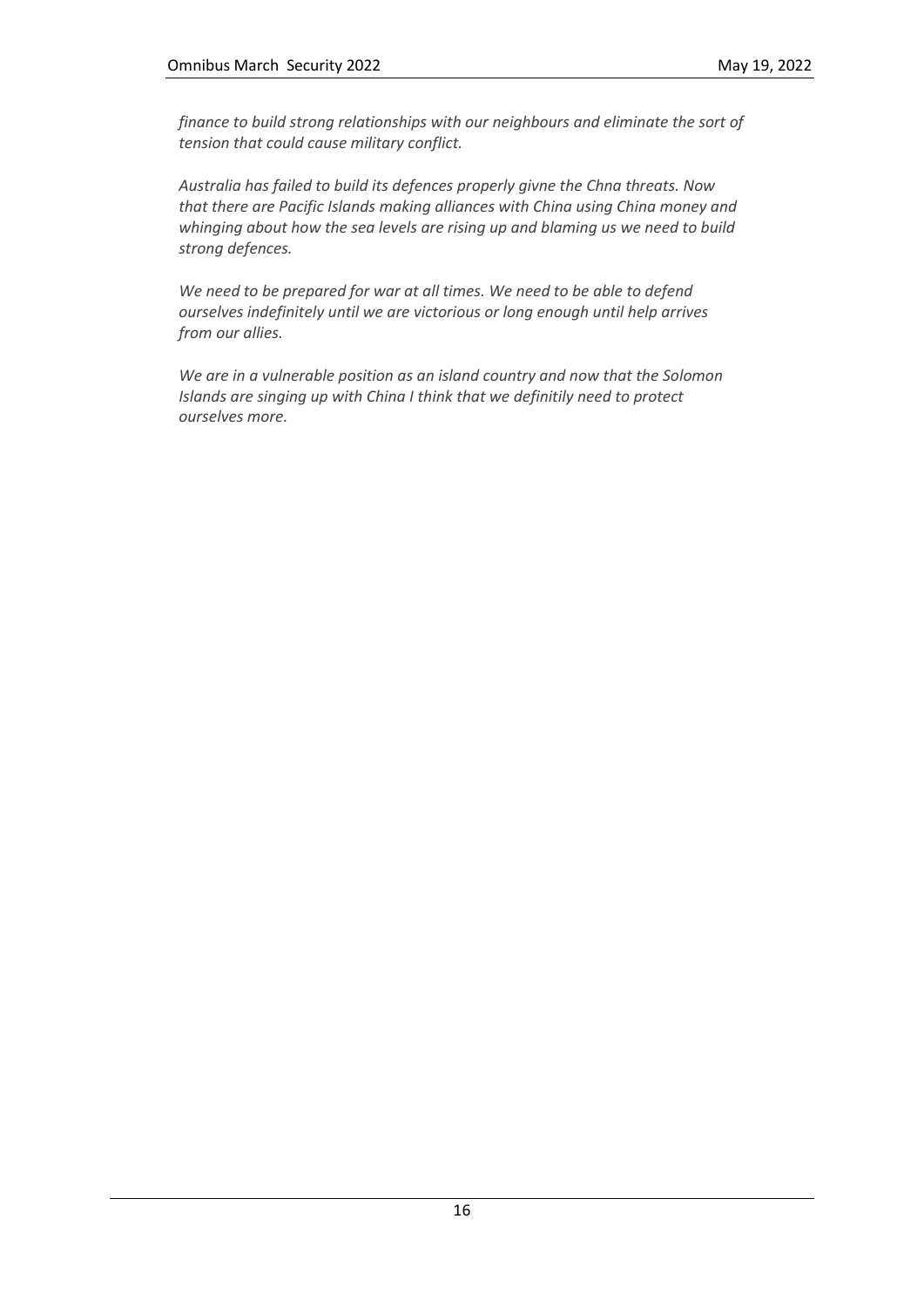

Which of the Coalition or Labor do you think is best to handle Australia's national security?